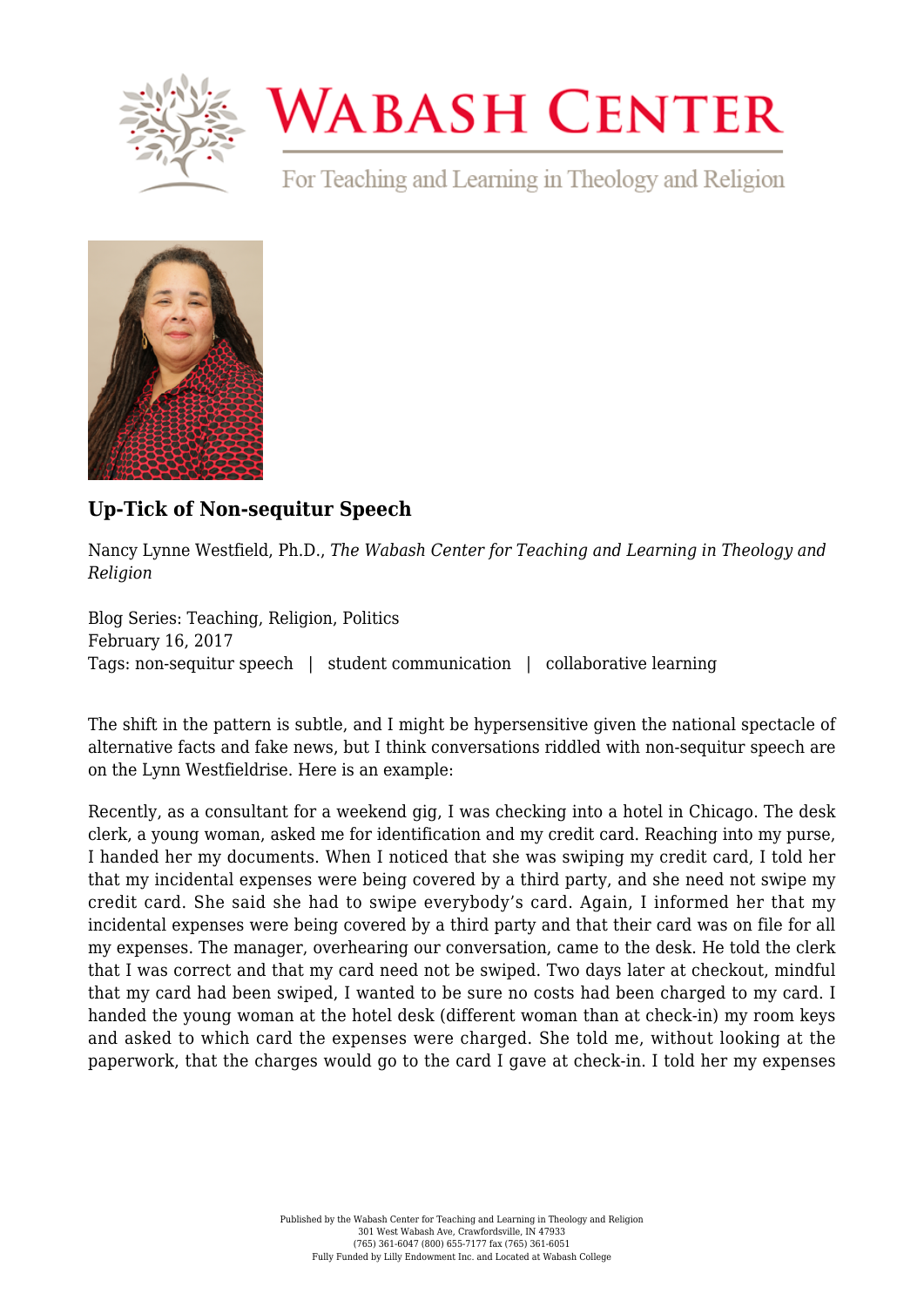were being paid by a third party and asked which card was being charged. She looked irritated and called for the manager to help her (or me). When the manager appeared at the desk (same manager from check-in), I asked to which credit card the expenses were being charged. He replied that the charges were going to the card given by my client, but he did not tell me the number on the paperwork. I reminded him that my personal credit card had been swiped at check-in. Shaking his head no, he said that my card had not been swiped. I frowned at him. The manager responded begrudgingly, "Yes, but she made a mistake." His response was confusing to me. His statement inferred that if a mistake had been made and subsequently rectified, then no mistake was ever made. Therefore, I should not be questioning the process. I asked again, "To which credit card will my expenses be charged?" Finally, looking at the paperwork, he read aloud the number on the bill, and indeed, it was the card of the client. I thanked them both. As I walked out of the hotel, I made a mental note to check my monthly credit card bill because it is likely my card will be charged.

The feeling of suspicion and fuzziness I felt while walking out of the hotel is similar to how I feel while watching TV political interviews. Non-sequitur speech is seeping into public discourse at an alarming rate. Political pundits on news shows routinely, regardless of the posed question, give a scripted reply that ignores the question at-hand but instead polishes the political brand or repeats a generic political message. The confusing response to the question is often such a non-sequitur that the interviewer, even when poker-faced, looks confused and gropes for ways to bring some semblance of cohesion to the TV viewer. Regrettably, my hunch is that this strange and strained conversation pattern (which is not dialogue) is creeping into the classroom. It is as problematic in classrooms as it is in politics.

The up-tick of non-sequitur speech by my students in the classroom is troubling. I do not want the deliberations in my classrooms to devolve into pseudo-conversations that have little to do with reality or where bold-faced lies are touted as truth. I do not want my students to mimic the patterns of communication from politics believing that specious comments make for genuine dialogue. If teachers are not vigilant in our classrooms to create space for healthy, open dialogue and the free exchange of ideas, then conversation patterns of alternative facts and non-sequitur speech will quickly seize our classroom discourse, rendering us a less able, more oppressed people.

It seems, given the state of authoritarian governmental leadership and the shrinking respect for a voiced constituency, that it is imperative that practices of dialogue are reinforced and extensively utilized in our courses. We who teach must provide antidotes for the poisons of alternative facts and mean-spirited clamor that masquerades as dialogue. The truth, as well as the ability to speak it, in empirical facts or in the nuances of multi-faceted poetry, is to be guarded and nourished in our classrooms. Teaching students the power of dialogue, at this moment, is an act of resistance that will reach far beyond the classroom. Nurturing moral imagination, honing skills of courage and thoughtful activism, analyzing and reinforcing our bedrock values of equity, justice, and human dignity are pedagogical imperatives for all topics and all classrooms. Our classroom spaces must become cauldrons of resistance by the dialogues we share. As I plan my fall courses, I will increase the time for student dialogue in